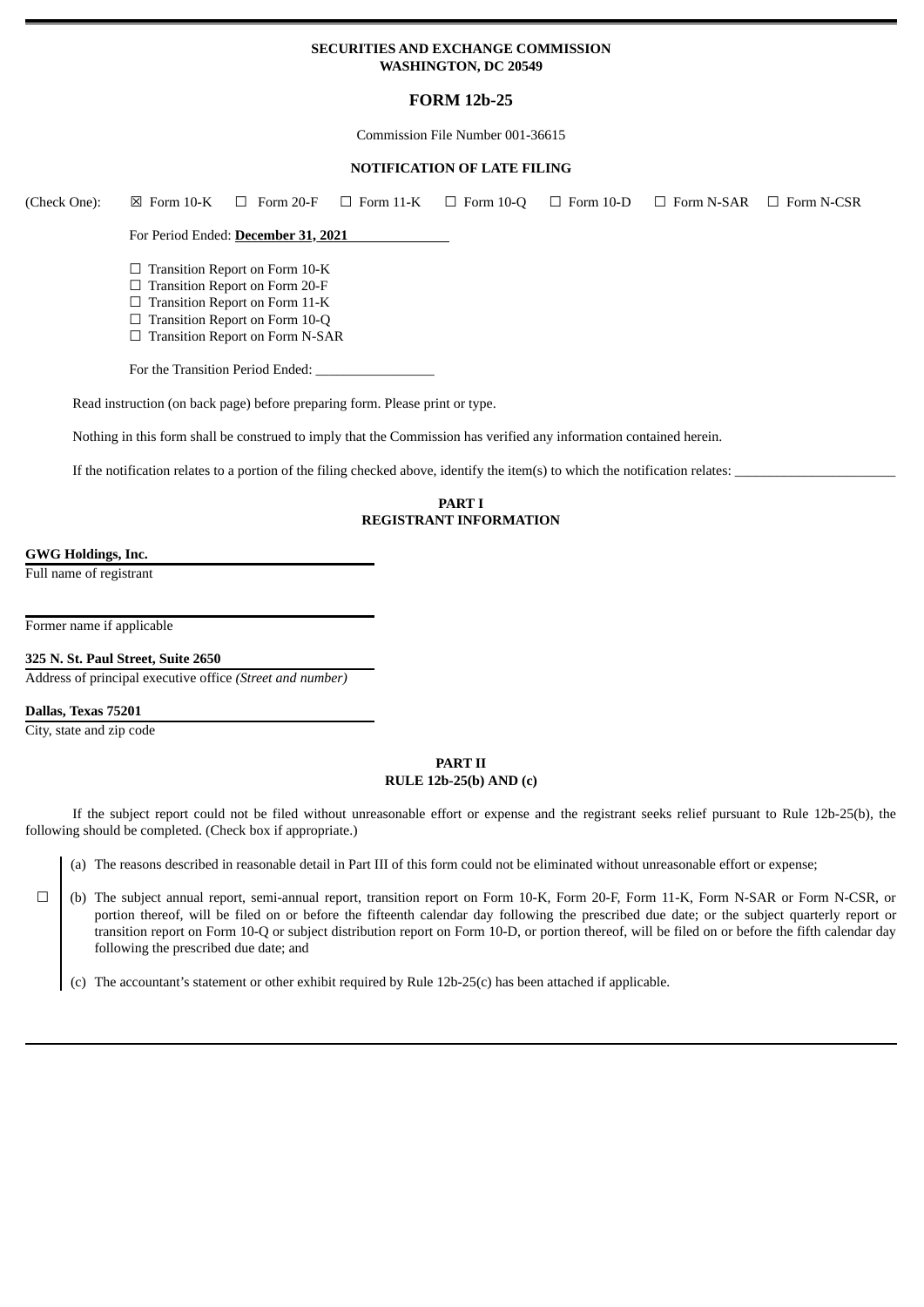### **PART III NARRATIVE**

State below in reasonable detail why Forms 10-K, 20-F, 11-K, 10-Q, 10-D, N-SAR, N-CSR or the transition report or portion thereof, could not be filed within the prescribed time period.

GWG Holdings, Inc. (the "Company") is unable to file its Annual Report on Form 10-K for the year ended December 31, 2021 (the "2021 Form 10-K") within the prescribed time period because the Company requires additional time to complete its financial statements and related disclosures to be included in the 2021 Form 10-K. As previously disclosed in the Company's Current Report on Form 8-K filed January 6, 2022, Grant Thornton LLP, the Company's prior independent registered public accounting firm, notified the Company that it will not stand for reappointment as the Company's independent registered public accounting firm. The Company has not yet engaged an auditor to audit its financial statements for the year ended December 31, 2021, but is in the process of reviewing potential candidates.

## **PART IV OTHER INFORMATION**

(1) Name and telephone number of person to contact in regard to this notification

| $\sim$<br>vans<br><b>Timothy</b> | 267                 | 205C<br>76-2656.                            |
|----------------------------------|---------------------|---------------------------------------------|
| Name                             | _ode'<br>$\sqrt{2}$ | $\overline{\phantom{a}}$<br>number<br>onone |

(2) Have all other periodic reports required under Section 13 or 15(d) of the Securities Exchange Act of 1934 or Section 30 of the Investment Company Act of 1940 during the preceding 12 months or for such shorter period that the registrant was required to file such report(s) been filed? If the answer is no, identify report(s). ☒ Yes o No

(3) Is it anticipated that any significant change in results of operations from the corresponding period for the last fiscal year will be reflected by the earnings statements to be included in the subject report or portion thereof?

☒ Yes o No

In the Company's Annual Report on Form 10-K for the year ended December 31, 2020, the Company reported The Beneficient Company Group and its subsidiaries ("Ben") on a consolidated basis in the Company's consolidated financial statements for the year ended December 31, 2020. As previously disclosed in the Company's Current Report on Form 8-K filed November 15, 2021, the Company does not expect Ben to be a consolidated subsidiary in the Company's consolidated financial statements for the year ended December 31, 2021. Prior to the preparation of the Company's consolidated financial statements for the year ended December 31, 2021, the Company is unable to provide a reasonable estimate of the results for such year.

2